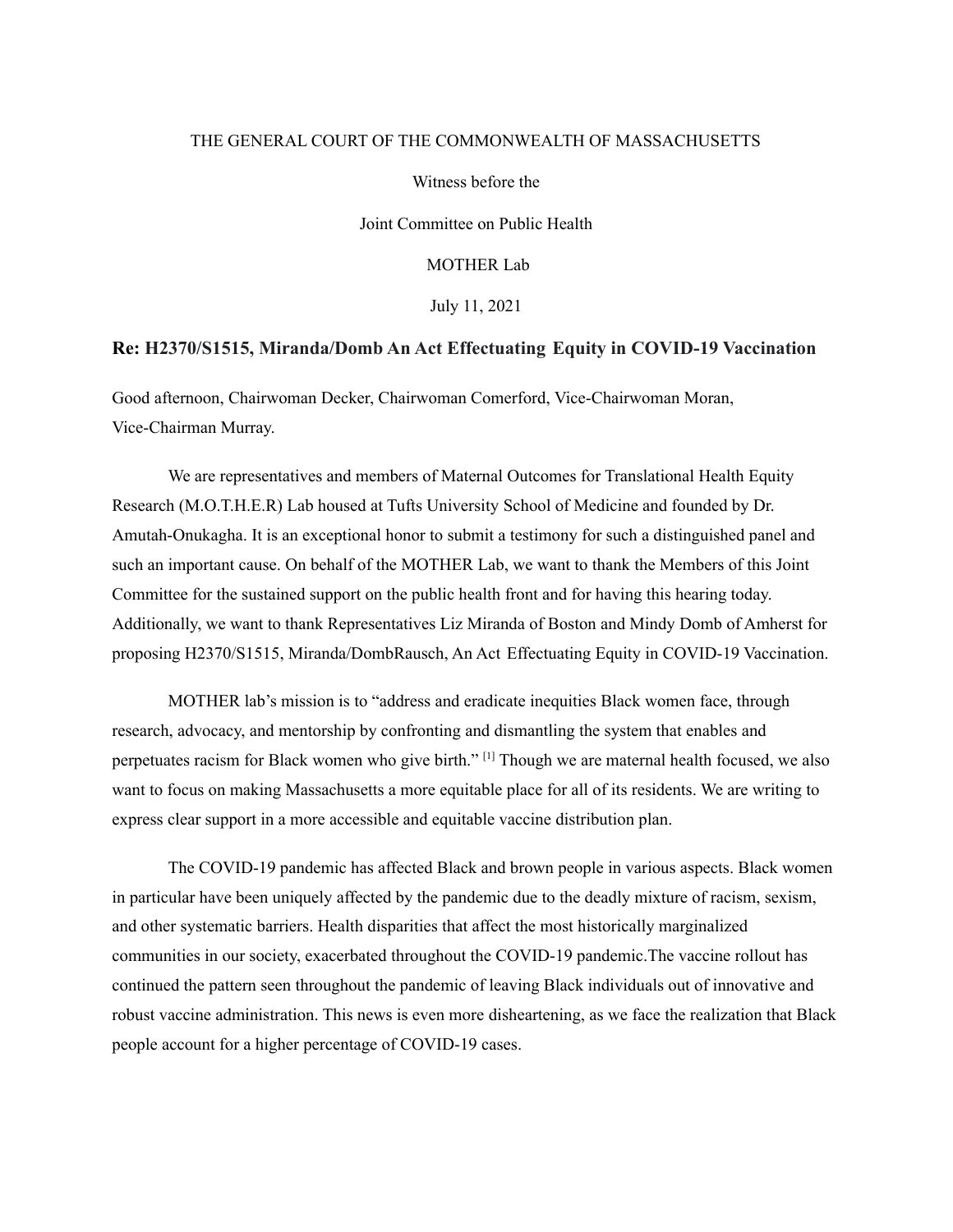Massachusetts has made significant advances in reducing the spread of COVID-19 and has smoothly proceeded with vaccine efforts but it must be ensured that access to the vaccine is equitable . We are enormously grateful for the opportunity to raise awareness on this inequitable issue. We have brought light to the present issue: increasing equity in COVID-19 vaccination efforts. Massachusetts is at a critical juncture, with the opportunity to intervene and address this issue. Continued dedication to eradicating the preventable loss of infant life can and will help propel us into a more equitable and just Massachusetts.

Thank you, Chairwoman Decker, Chairwoman Comerford, Vice-Chairwoman Moran, Vice-Chairman Murray, and Members of the Committee.

Signed,

## *MOTHER Lab*

| Dr. Ndidiamaka Amutah-Onukagha |
|--------------------------------|
| Dr. Vanessa Nicholson          |
| Eimaan Anwar                   |
| Leah Franklin                  |
| Mansi Rana                     |
| Sereena Jivraj                 |
| Abena Asare                    |
| Siwaar Abouhala                |
| Iman Ali                       |
| Yoann Sophie Antoine           |
| Elizabeth Bolarinwa            |
| Keri Carvalho                  |
| Lauren Cohen                   |
| Shubhecchha Dhaurali           |
| Ebunoluwa Falade               |
| Paige Feyok                    |
|                                |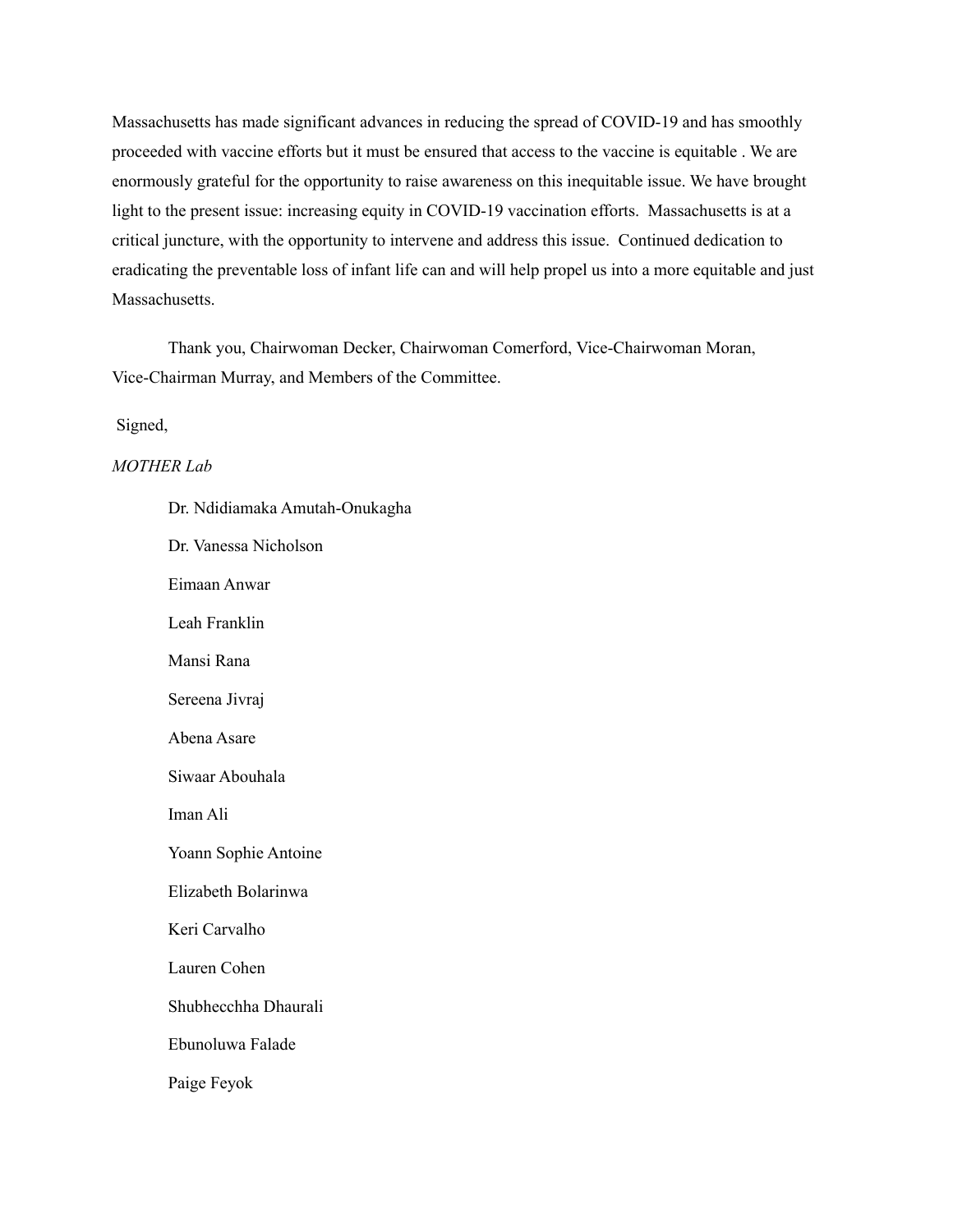Rachel Jackson

Anna Kheyfets

Marwah Kiani

Blessing Lawrence

Dara Lewis

Inricka Liburd

Pegah Maleki

Brenna Miller

Allison Moky

Nichole Moore

Kelechi Offor

Divine Ogieva

Heather Olden

Gabby Ruiz

Radhika Sharma

Shantiera Taylor

Beverly Udegbe

Dr. Bathsheba Wariso

Melissa Wu

[1] "M.O.T.H.E.R. Lab Mission." Maternal Outcomes for Translational Health Equity Research (M.O.T.H.E.R.) Lab, last modified in 2020, <https://motherlab.org/about-2/>

[2] American College of Obstetricians and Gynecologists. (2014). *Safe Prevention of the Primary Cesarean Delivery[.](https://www.acog.org/clinical/clinical-guidance/obstetric-care-consensus/articles/2014/03/safe-prevention-of-the-primary-cesarean-delivery)*

[https://www.acog.org/clinical/clinical-guidance/obstetric-care-consensus/articles/2014/03/safe-prevention](https://www.acog.org/clinical/clinical-guidance/obstetric-care-consensus/articles/2014/03/safe-prevention-of-the-primary-cesarean-delivery) [-of-the-primary-cesarean-delivery](https://www.acog.org/clinical/clinical-guidance/obstetric-care-consensus/articles/2014/03/safe-prevention-of-the-primary-cesarean-delivery)